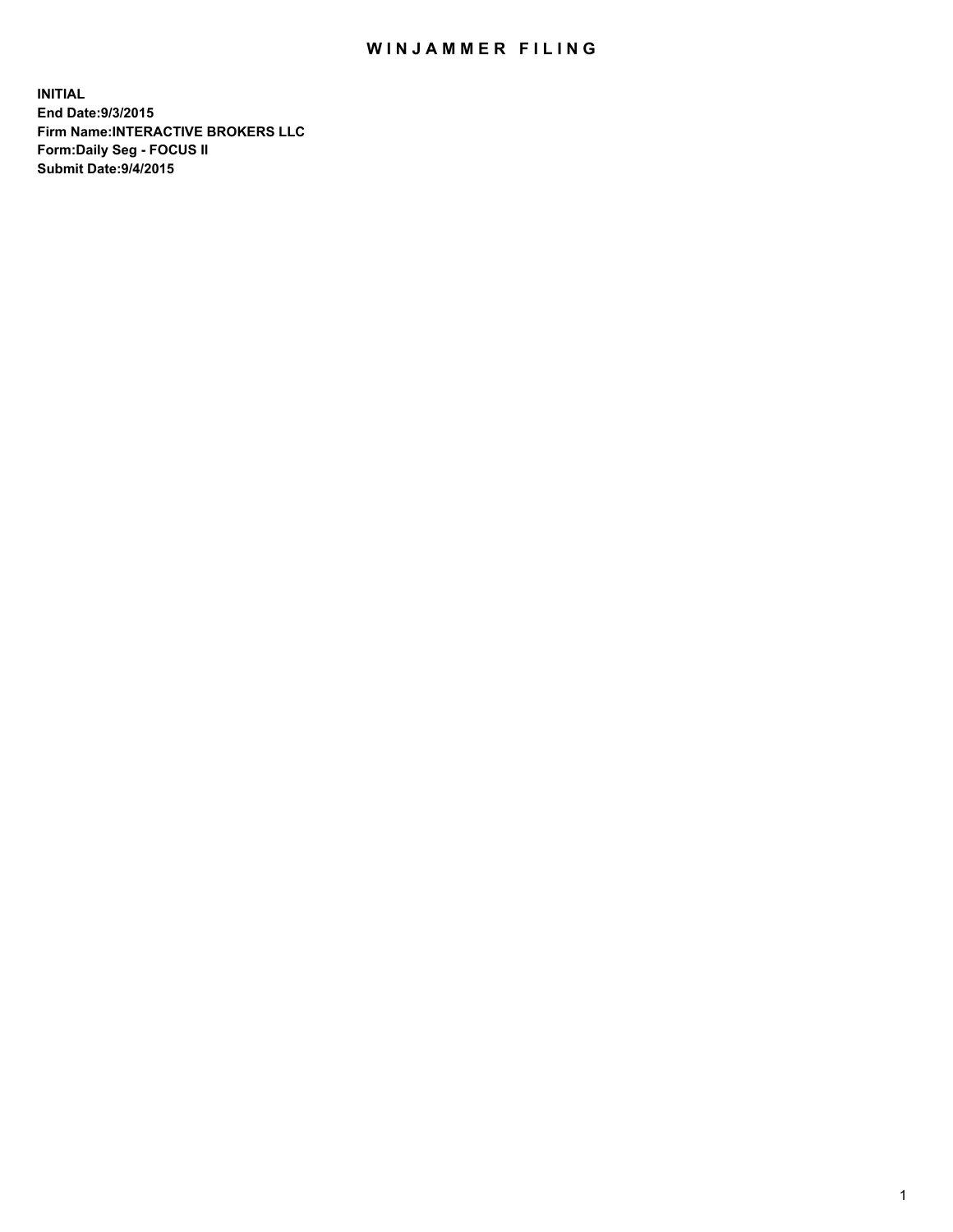## **INITIAL End Date:9/3/2015 Firm Name:INTERACTIVE BROKERS LLC Form:Daily Seg - FOCUS II Submit Date:9/4/2015 Daily Segregation - Cover Page**

| Name of Company<br><b>Contact Name</b><br><b>Contact Phone Number</b><br><b>Contact Email Address</b>                                                                                                                                                                                                                          | <b>INTERACTIVE BROKERS LLC</b><br><b>Michael Ellman</b><br>203-422-8926<br>mellman@interactivebrokers.co<br>$\mathbf{m}$ |
|--------------------------------------------------------------------------------------------------------------------------------------------------------------------------------------------------------------------------------------------------------------------------------------------------------------------------------|--------------------------------------------------------------------------------------------------------------------------|
| FCM's Customer Segregated Funds Residual Interest Target (choose one):<br>a. Minimum dollar amount: ; or<br>b. Minimum percentage of customer segregated funds required:% ; or<br>c. Dollar amount range between: and; or<br>d. Percentage range of customer segregated funds required between:% and%.                         | $\overline{\mathbf{0}}$<br>0<br>155,000,000 245,000,000<br>0 <sub>0</sub>                                                |
| FCM's Customer Secured Amount Funds Residual Interest Target (choose one):<br>a. Minimum dollar amount: ; or<br>b. Minimum percentage of customer secured funds required:%; or<br>c. Dollar amount range between: and; or<br>d. Percentage range of customer secured funds required between: % and %.                          | $\underline{\mathbf{0}}$<br>0<br>80,000,000 120,000,000<br>0 <sub>0</sub>                                                |
| FCM's Cleared Swaps Customer Collateral Residual Interest Target (choose one):<br>a. Minimum dollar amount: ; or<br>b. Minimum percentage of cleared swaps customer collateral required:% ; or<br>c. Dollar amount range between: and; or<br>d. Percentage range of cleared swaps customer collateral required between:% and%. | $\overline{\mathbf{0}}$<br>$\overline{\mathbf{0}}$<br>0 <sub>0</sub><br>0 <sup>0</sup>                                   |

Attach supporting documents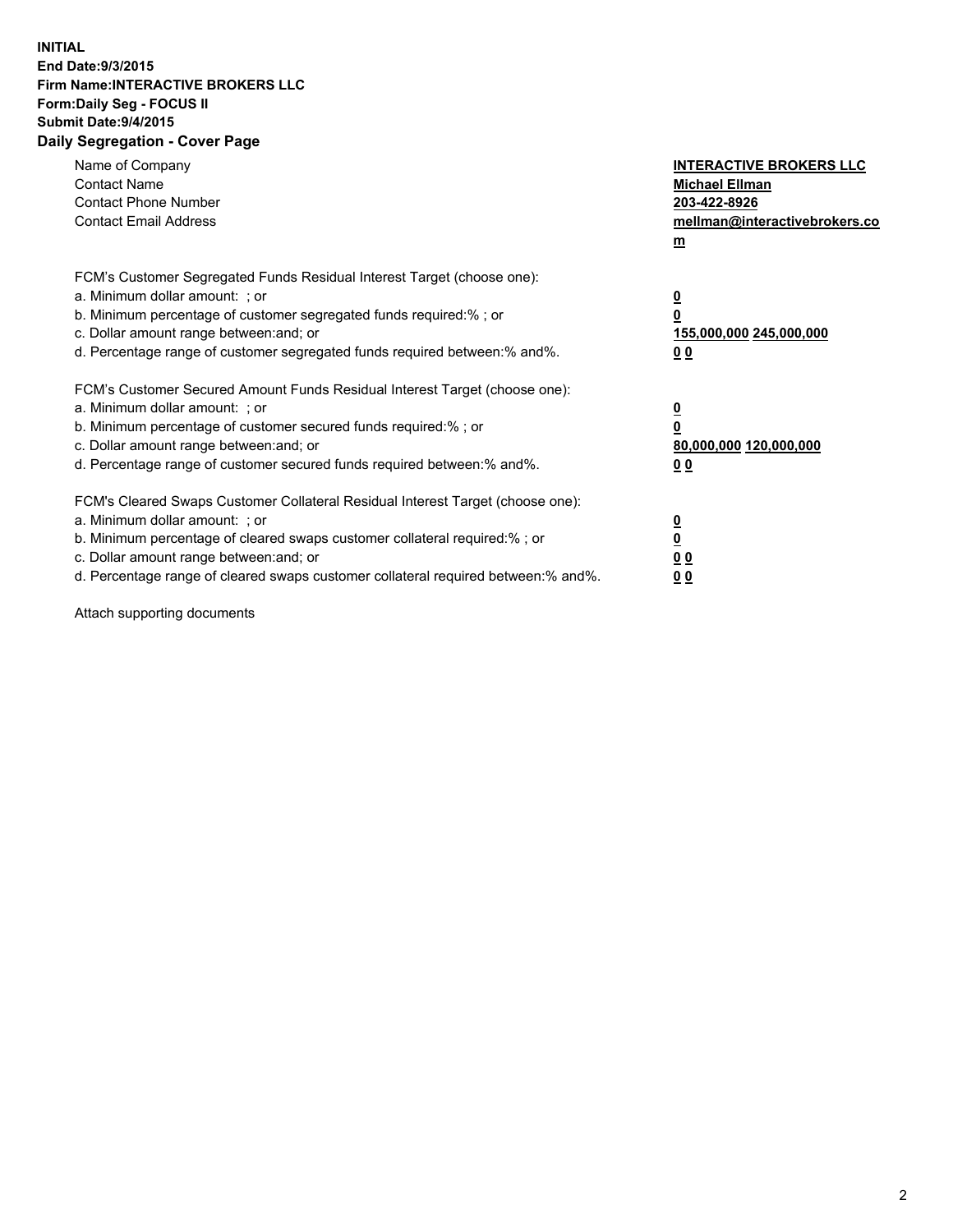## **INITIAL End Date:9/3/2015 Firm Name:INTERACTIVE BROKERS LLC Form:Daily Seg - FOCUS II Submit Date:9/4/2015 Daily Segregation - Secured Amounts**

|     | Foreign Futures and Foreign Options Secured Amounts                                         |                                   |
|-----|---------------------------------------------------------------------------------------------|-----------------------------------|
|     | Amount required to be set aside pursuant to law, rule or regulation of a foreign            | $0$ [7305]                        |
|     | government or a rule of a self-regulatory organization authorized thereunder                |                                   |
| 1.  | Net ledger balance - Foreign Futures and Foreign Option Trading - All Customers             |                                   |
|     | A. Cash                                                                                     | 351,478,491 [7315]                |
|     | B. Securities (at market)                                                                   | $0$ [7317]                        |
| 2.  | Net unrealized profit (loss) in open futures contracts traded on a foreign board of trade   | -14,085,809 [7325]                |
| 3.  | Exchange traded options                                                                     |                                   |
|     | a. Market value of open option contracts purchased on a foreign board of trade              | 59,680 [7335]                     |
|     | b. Market value of open contracts granted (sold) on a foreign board of trade                | -175,920 [7337]                   |
| 4.  | Net equity (deficit) (add lines 1.2. and 3.)                                                | 337,276,442 [7345]                |
| 5.  | Account liquidating to a deficit and account with a debit balances - gross amount           | 308,258 [7351]                    |
|     | Less: amount offset by customer owned securities                                            | 0 [7352] 308,258 [7354]           |
| 6.  |                                                                                             |                                   |
|     | Amount required to be set aside as the secured amount - Net Liquidating Equity              | 337,584,700 [7355]                |
|     | Method (add lines 4 and 5)                                                                  |                                   |
| 7.  | Greater of amount required to be set aside pursuant to foreign jurisdiction (above) or line | 337,584,700 [7360]                |
|     | 6.                                                                                          |                                   |
|     | FUNDS DEPOSITED IN SEPARATE REGULATION 30.7 ACCOUNTS                                        |                                   |
| 1.  | Cash in banks                                                                               |                                   |
|     | A. Banks located in the United States                                                       | 7,300,149 [7500]                  |
|     | B. Other banks qualified under Regulation 30.7                                              | 0 [7520] 7,300,149 [7530]         |
| 2.  | Securities                                                                                  |                                   |
|     | A. In safekeeping with banks located in the United States                                   | 358,311,373 [7540]                |
|     | B. In safekeeping with other banks qualified under Regulation 30.7                          | 0 [7560] 358,311,373 [7570]       |
| 3.  | Equities with registered futures commission merchants                                       |                                   |
|     | A. Cash                                                                                     | $0$ [7580]                        |
|     | <b>B.</b> Securities                                                                        | $0$ [7590]                        |
|     | C. Unrealized gain (loss) on open futures contracts                                         | $0$ [7600]                        |
|     | D. Value of long option contracts                                                           | $0$ [7610]                        |
|     | E. Value of short option contracts                                                          | 0 [7615] 0 [7620]                 |
| 4.  | Amounts held by clearing organizations of foreign boards of trade                           |                                   |
|     | A. Cash                                                                                     | $0$ [7640]                        |
|     | <b>B.</b> Securities                                                                        | $0$ [7650]                        |
|     | C. Amount due to (from) clearing organization - daily variation                             | $0$ [7660]                        |
|     | D. Value of long option contracts                                                           | $0$ [7670]                        |
|     | E. Value of short option contracts                                                          | 0 [7675] 0 [7680]                 |
| 5.  | Amounts held by members of foreign boards of trade                                          |                                   |
|     | A. Cash                                                                                     | 95,329,483 [7700]                 |
|     | <b>B.</b> Securities                                                                        | $0$ [7710]                        |
|     | C. Unrealized gain (loss) on open futures contracts                                         | 407,033 [7720]                    |
|     | D. Value of long option contracts                                                           | 59,685 [7730]                     |
|     | E. Value of short option contracts                                                          | -175,912 [7735] 95,620,289 [7740] |
| 6.  | Amounts with other depositories designated by a foreign board of trade                      | $0$ [7760]                        |
| 7.  | Segregated funds on hand                                                                    | $0$ [7765]                        |
| 8.  | Total funds in separate section 30.7 accounts                                               | 461,231,811 [7770]                |
| 9.  |                                                                                             | 123,647,111 [7380]                |
|     | Excess (deficiency) Set Aside for Secured Amount (subtract line 7 Secured Statement         |                                   |
|     | Page 1 from Line 8)                                                                         |                                   |
| 10. | Management Target Amount for Excess funds in separate section 30.7 accounts                 | 80,000,000 [7780]                 |
| 11. | Excess (deficiency) funds in separate 30.7 accounts over (under) Management Target          | 43,647,111 [7785]                 |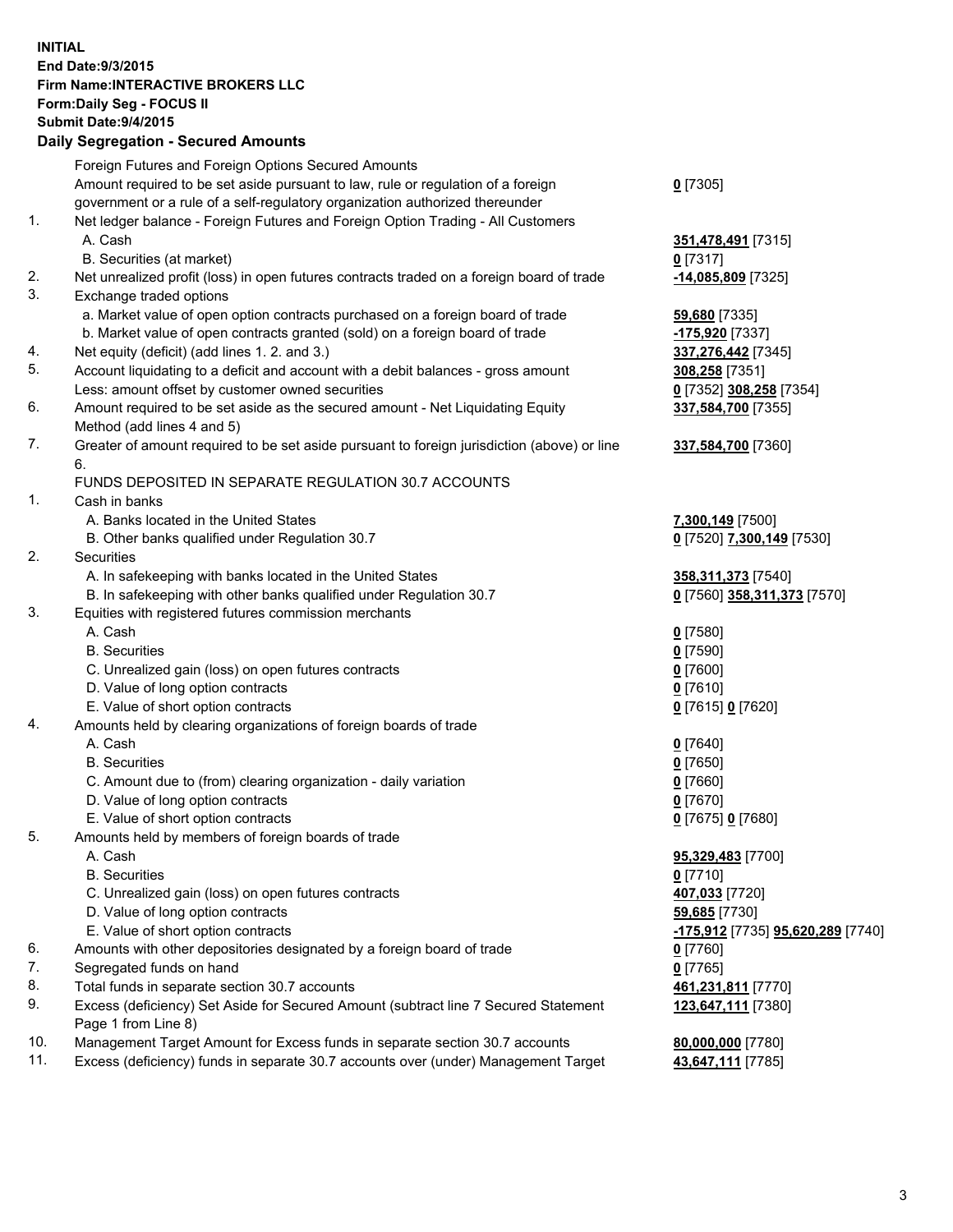**INITIAL End Date:9/3/2015 Firm Name:INTERACTIVE BROKERS LLC Form:Daily Seg - FOCUS II Submit Date:9/4/2015 Daily Segregation - Segregation Statement** SEGREGATION REQUIREMENTS(Section 4d(2) of the CEAct) 1. Net ledger balance A. Cash **2,667,967,472** [7010] B. Securities (at market) **0** [7020] 2. Net unrealized profit (loss) in open futures contracts traded on a contract market **-15,557,507** [7030] 3. Exchange traded options A. Add market value of open option contracts purchased on a contract market **113,116,983** [7032] B. Deduct market value of open option contracts granted (sold) on a contract market **-212,299,585** [7033] 4. Net equity (deficit) (add lines 1, 2 and 3) **2,553,227,363** [7040] 5. Accounts liquidating to a deficit and accounts with debit balances - gross amount **259,159** [7045] Less: amount offset by customer securities **0** [7047] **259,159** [7050] 6. Amount required to be segregated (add lines 4 and 5) **2,553,486,522** [7060] FUNDS IN SEGREGATED ACCOUNTS 7. Deposited in segregated funds bank accounts A. Cash **368,737,258** [7070] B. Securities representing investments of customers' funds (at market) **1,406,031,509** [7080] C. Securities held for particular customers or option customers in lieu of cash (at market) **0** [7090] 8. Margins on deposit with derivatives clearing organizations of contract markets A. Cash **16,172,230** [7100] B. Securities representing investments of customers' funds (at market) **1,042,615,964** [7110] C. Securities held for particular customers or option customers in lieu of cash (at market) **0** [7120] 9. Net settlement from (to) derivatives clearing organizations of contract markets **17,017,770** [7130] 10. Exchange traded options A. Value of open long option contracts **113,020,082** [7132] B. Value of open short option contracts **-212,202,723** [7133] 11. Net equities with other FCMs A. Net liquidating equity **0** [7140] B. Securities representing investments of customers' funds (at market) **0** [7160] C. Securities held for particular customers or option customers in lieu of cash (at market) **0** [7170] 12. Segregated funds on hand **0** [7150] 13. Total amount in segregation (add lines 7 through 12) **2,751,392,090** [7180] 14. Excess (deficiency) funds in segregation (subtract line 6 from line 13) **197,905,568** [7190] 15. Management Target Amount for Excess funds in segregation **155,000,000** [7194] **42,905,568** [7198]

16. Excess (deficiency) funds in segregation over (under) Management Target Amount Excess